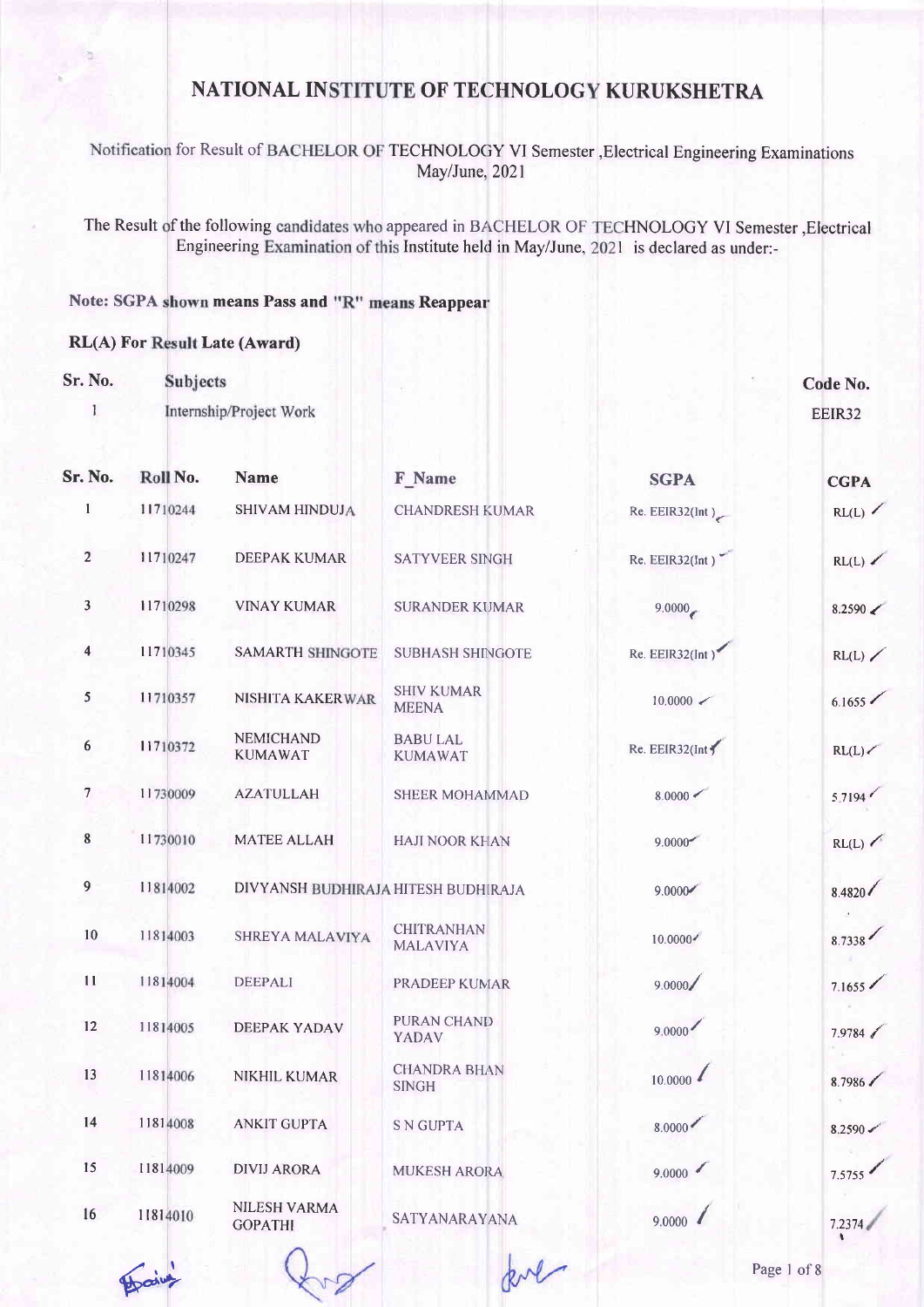Notification for Result of BACHELOR OF TECHNOLOGY VI Semester, Electrical Engineering examinations<br>May/June, 2021

| 17 | 11814012 | <b>RADHEY SHYAM</b>                       | <b>DINESH KUMAR</b><br><b>SHARMA</b>   | $9,0000 \swarrow$       | 7.9496<br>$\wedge$ |
|----|----------|-------------------------------------------|----------------------------------------|-------------------------|--------------------|
| 18 | 11814013 | <b>RINKESH MEENA</b>                      | <b>JAGADISH MEENA</b>                  | $10.0000 \times$        | 8.9784             |
| 19 | 11814014 | <b>JAYESH GOYAL</b>                       | PREETAM CHAND<br><b>GUPTA</b>          | $9.0000 \swarrow$       | 9.5899             |
| 20 | 11814015 | NISHTHA GUPTA                             | <b>RAKESH GUPTA</b>                    | 9.0000                  | 9.0935             |
| 21 | 11814016 | <b>JITENDRA KUMAR</b><br><b>KANAUJIYA</b> | <b>RAM UJAGIR</b><br><b>KANAUJIYA</b>  | 9.0000                  | 8.3094             |
| 22 | 11814018 | <b>BIJENDRA KUMAR</b><br><b>SHARMA</b>    | <b>NAND KISHORE</b><br><b>SHARMA</b>   | 9.0000                  | 9.2086             |
| 23 | 11814020 | SHIVANSHU GOYAL                           | <b>SUBHASH CHAND</b>                   | $9.0000 \swarrow$       | 8.5827             |
| 24 | 11814021 | <b>SHARAYU SHRIRAM</b><br><b>SHENDRE</b>  | <b>SHRIRAM KISAN</b><br><b>SHENDRE</b> | 9.0000                  | 8.6187             |
| 25 | 11814022 | RAJENDRA MAHLA                            | <b>OM PRAKASH</b><br><b>MAHLA</b>      | 9.0000                  | 8.7194             |
| 26 | 11814023 | <b>SAGAR MEGHWAL</b>                      | <b>BHANWAR LAL</b><br><b>MEGHWAL</b>   | $10.0000 \,$            | 7.9712             |
| 27 | 11814024 | YASH PARASARIYA                           | <b>SITARAM</b><br><b>PARASARIYA</b>    | 10.0000                 | 9.0072             |
| 28 | 11814025 | <b>BALWAN</b>                             | <b>DHARAMVIR</b>                       | $10.0000$ $\frac{1}{2}$ | 9.0144 /           |
| 29 | 11814026 | <b>NIMAN</b>                              | <b>AJIT SINGH</b>                      | 10,0000                 | 9.2806 $\ell$      |
| 30 | 11814027 | ANURADHA GUPTA                            | <b>MADAN LAL GUPTA</b>                 | $9.0000 \, \diagup$     | 9.2518             |
| 31 | 11814028 | <b>VISHAL CHAUHAN</b>                     | <b>SURENDRA</b><br><b>CHAUHAN</b>      | $10,0000$ $\checkmark$  | 8.7194             |
| 32 | 11814029 | <b>SUNNY KUMAR SAH</b>                    | <b>KAMLESHWAR SAH</b>                  | $9.0000 \swarrow$       | 7.6691             |
| 33 | 11814030 | <b>ANKIT</b>                              | <b>HARIOM</b>                          | $10.0000 \times$        | 9.0216             |
| 34 | 11814031 | <b>LOVE KUSH</b>                          | <b>JAI PAL SINGH</b>                   | $10.0000 \times$        | 8.4604             |
| 35 | 11814032 | <b>MILAN JAIN</b>                         | <b>MANISH KALA</b>                     |                         | 8.9353             |
| 36 | 11814033 | <b>NITIN KUMAR</b>                        | <b>VIRENDER SINGH</b>                  | $10.0000 \angle$        | 9.6331             |
| 37 | 11814034 | <b>KIRTI</b>                              | <b>RAVI PRAKASH</b>                    | 10.0000                 | 6.9281             |

fore

 $450$ 

Page 2 of 8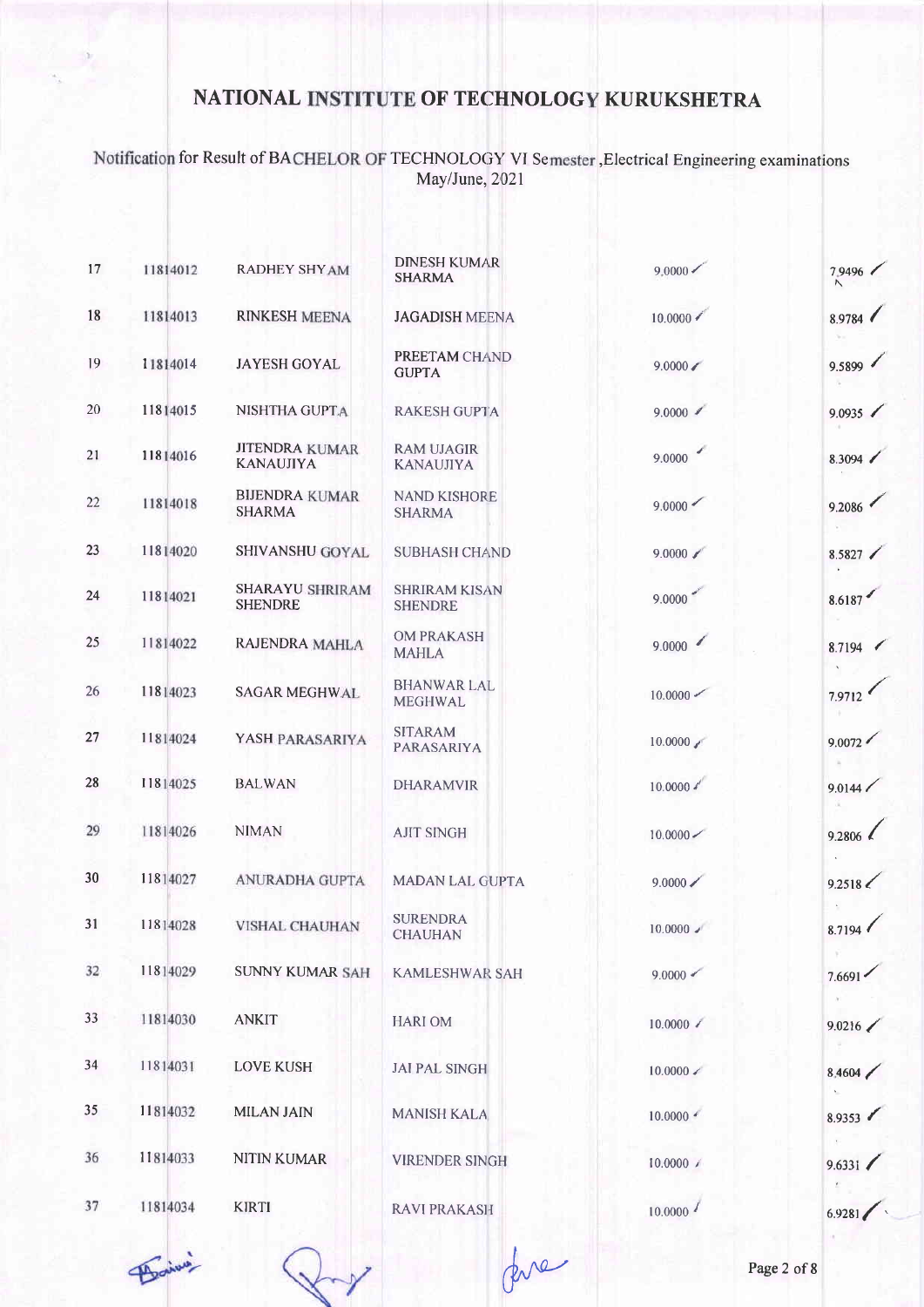# Notification for Result of BACHELOR OF TECHNOLOGY VI Semester , Electrical Engineering examinations<br>May/June, 2021

| 38 | 11814035 | <b>APEKSHITA PANDEY</b>                                                 | <b>SANJAY KUMAR</b><br><b>PANDEY</b>     | $10.0000 \swarrow$   | 9.1007 |
|----|----------|-------------------------------------------------------------------------|------------------------------------------|----------------------|--------|
| 39 | 11814036 | <b>KUSUMANCHI</b><br>LAKSHMI NARASIMHA RAMALINGESWARA<br><b>SUKUMAR</b> | <b>KUSUMANCHI</b><br><b>RAO</b>          | 10.0000              | 7.3741 |
| 40 | 11814038 | PANKAJ SINGH MEENA                                                      | <b>BADRI PRASAD</b><br><b>MEENA</b>      | $8.0000 \; \; \; \;$ | 7.2086 |
| 41 | 11814039 | <b>PRIYANKA</b>                                                         | <b>MANOJ KUMAR</b>                       | $10.0000 \, \times$  | 8.1655 |
| 42 | 11814040 | <b>SONAKSHI DUA</b>                                                     | <b>VINEESH DUA</b>                       | 10.0000              | 9.7194 |
| 43 | 11814043 | <b>VIBHU</b>                                                            | <b>SATY PARKASH</b><br><b>SHRIVASTAV</b> | $10.0000$ $\angle$   | 9.4460 |
| 44 | 11814045 | <b>GAURAV</b>                                                           | <b>ARVIND KUMAR</b>                      | $9.0000 -$           | 8.8345 |
| 45 | 11814046 | <b>JITENDER</b>                                                         | <b>NAWAL SINGH</b>                       | 9.0000               | 9.0000 |
| 46 | 11814049 | PULKIT MAHAJAN                                                          | <b>VINAY MAHAJAN</b>                     | 10.0000              | 9.1727 |
| 47 | 11814050 | <b>GAURAV SROHA</b>                                                     | <b>DINESH KUMAR</b>                      | 9.0000               | 7.3741 |
| 48 | 11814051 | <b>ABHISHEK RAJ</b>                                                     | <b>ISHWAR CHANDRA</b><br><b>THAKUR</b>   | $6.0000 -$           | RL(L)  |
| 49 | 11814052 | <b>ANMOL DHANDA</b>                                                     | <b>HISHAM SINGH</b>                      | 10.0000              | 8.9784 |
| 50 | 11814053 | <b>VARUN KUMAR</b><br><b>SINGHAL</b>                                    | <b>ASHOK KUMAR</b><br><b>SINGHAL</b>     | 9.0000               | 8.7266 |
| 51 | 11814055 | DHARMENDRA KUMAR RAJ NARAYAN<br><b>MAURYA</b>                           | <b>MAURYA</b>                            | 9.0000               | 8.1583 |
| 52 | 11814056 | <b>RAMA KANT BHATIA</b>                                                 | <b>GHEVAR CHAND</b><br><b>BHATIA</b>     | 9.0000               | 7.0719 |
| 53 | 11814057 | SOURABH ROHILLA                                                         | <b>RAKESH KUMAR</b><br><b>ROHILLA</b>    | 10.0000              | 8.5612 |
| 54 | 11814058 | <b>MAYANK LATHER</b>                                                    | <b>IQBAL SINGH</b>                       | 9.0000               | 8.5180 |
| 55 | 11814059 | <b>KAILASH KUMAR</b>                                                    | NIRANJAN SINGH                           | $10.0000$ $\angle$   | 9.4173 |
| 56 | 11814063 | <b>AAYUSHI PRAKASH</b>                                                  | <b>SATYA PRAKASH</b>                     | 10,0000              | 9.6331 |
| 57 | 11814064 | <b>AKASH PATEL</b>                                                      | <b>VASISHTH</b><br>NARAYAN SINGH         | 9.0000               | RL(L)  |
| 58 | 11814065 | <b>CHINMAY BOHRA</b>                                                    | <b>VIKRAM BOHRA</b>                      | 10.0000              | 8.8417 |
|    |          |                                                                         |                                          |                      |        |

Daine

Rue

Page 3 of 8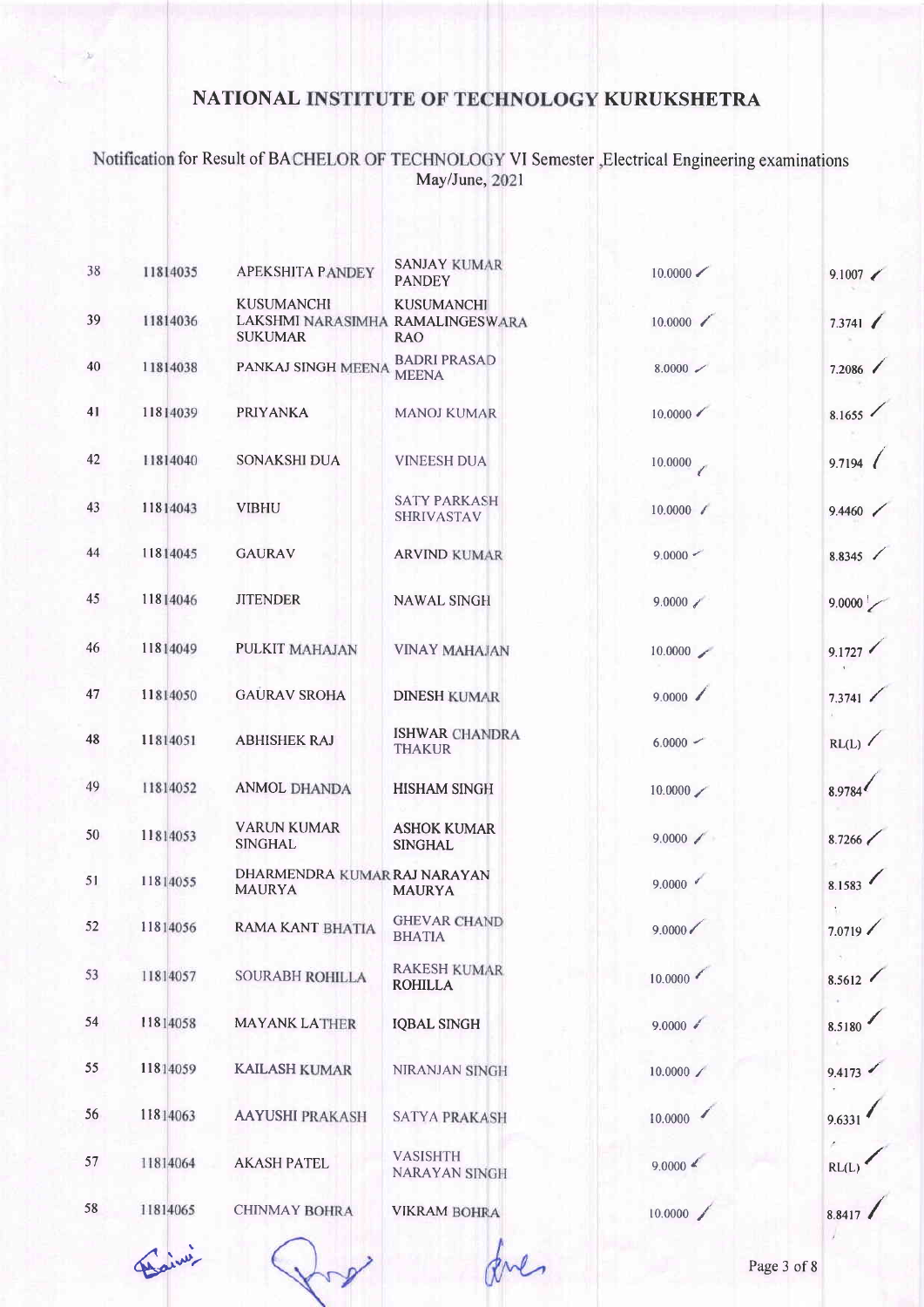Notification for Result of BACHELOR OF TECHNOLOGY VI Semester , Electrical Engineering examinations<br>May/June, 2021

| 59 | 11814067 | <b>HIMANSHU</b>          | <b>BRAJ KISHOR</b>                      | 9.0000                               | 7.3094    |
|----|----------|--------------------------|-----------------------------------------|--------------------------------------|-----------|
| 60 | 11814069 | <b>DHRUV RANA</b>        | <b>AJAB SINGH RANA</b>                  | $8.0000$ $\checkmark$                | 6.8129    |
| 61 | 11814070 | <b>MAHI</b>              | <b>RAJESH KUMAR</b>                     | 8.0000                               | 9.4532    |
| 62 | 11814072 | <b>BHAVESH AGRAWAL</b>   | RAJESH K.<br><b>AGRAWAL</b>             | $8.0000 \swarrow$                    | 8.5036    |
| 63 | 11814073 | <b>PULKIT GOYAL</b>      | <b>SANJEEV KUMAR</b><br><b>GOYAL</b>    | 9.0000                               | 9.0288    |
| 64 | 11814074 | <b>ARVIND YADAV</b>      | <b>AJIT SINGH</b>                       | 9.0000/                              | 9.2014    |
| 65 | 11814075 | <b>CHIRAG</b>            | <b>VINOD KUMAR</b>                      | 6.0000 /                             | 6.2806    |
| 66 | 11814076 | <b>RISHI AMETA</b>       | <b>NARESH AMETA</b>                     | 9.0000                               | 8.5971    |
| 67 | 11814077 | <b>RITIKA GUPTA</b>      | MUKESH GUPTA                            | 9.0000 /                             | 9.5108    |
| 68 | 11814079 | <b>MANMOHAN SINGH</b>    | <b>RAVINDER SINGH</b>                   | 6.0000                               | 8.2302    |
| 69 | 11814080 | <b>AKASH</b>             | <b>BHARAT LAL</b>                       | 9.0000 /                             | 9.4532    |
| 70 | 11814081 | <b>ADITYA MEENA</b>      | <b>OM PRAKASH</b>                       | 9.0000                               | 7.9065 /  |
| 71 | 11814083 | ABHIMANYU                | <b>RAMAVTAR</b>                         | 9.0000                               | 8.4604    |
| 72 | 11814084 | <b>HARSH GUPTA</b>       | <b>VINOD GUPTA</b>                      | 8.0000                               | 9.1727    |
| 73 | 11814085 | <b>JITENDER</b>          | <b>SUNIL KUMAR</b>                      | Re. EEIR32(Int)                      | $RL(L)$ . |
| 74 | 11814086 | <b>DAMALA SUSANTH</b>    | <b>DAMALA</b><br>NARAYANA DASU          | $9,0000$ –                           | 7.1942    |
| 75 | 11814087 | <b>AMIT ANIKET</b>       | PRAMOD KUMAR<br><b>NAYAK</b>            | 9.0000                               | 8.8561    |
| 76 | 11814088 | <b>JITENDER</b>          | <b>NARENDER SINGH</b>                   | 9.0000                               | 9.3885    |
| 77 | 11814089 | <b>SASHYAT SINGH</b>     | <b>HARIHAR PRASAD</b><br><b>SINGH</b>   | 9.0000                               | 7.7050    |
| 78 | 11814090 | <b>CHANDAN SATAPATHY</b> | <b>SURESH KUMAR</b><br><b>SATAPATHY</b> | 10.0000                              | 9.1151    |
| 79 | 11814091 | <b>KUSHAGRA SONI</b>     | <b>ALOK KUMAR</b>                       | $8.0000$ <sup><math>\AA</math></sup> | 8.6331    |

ame

Daiwy

Page 4 of 8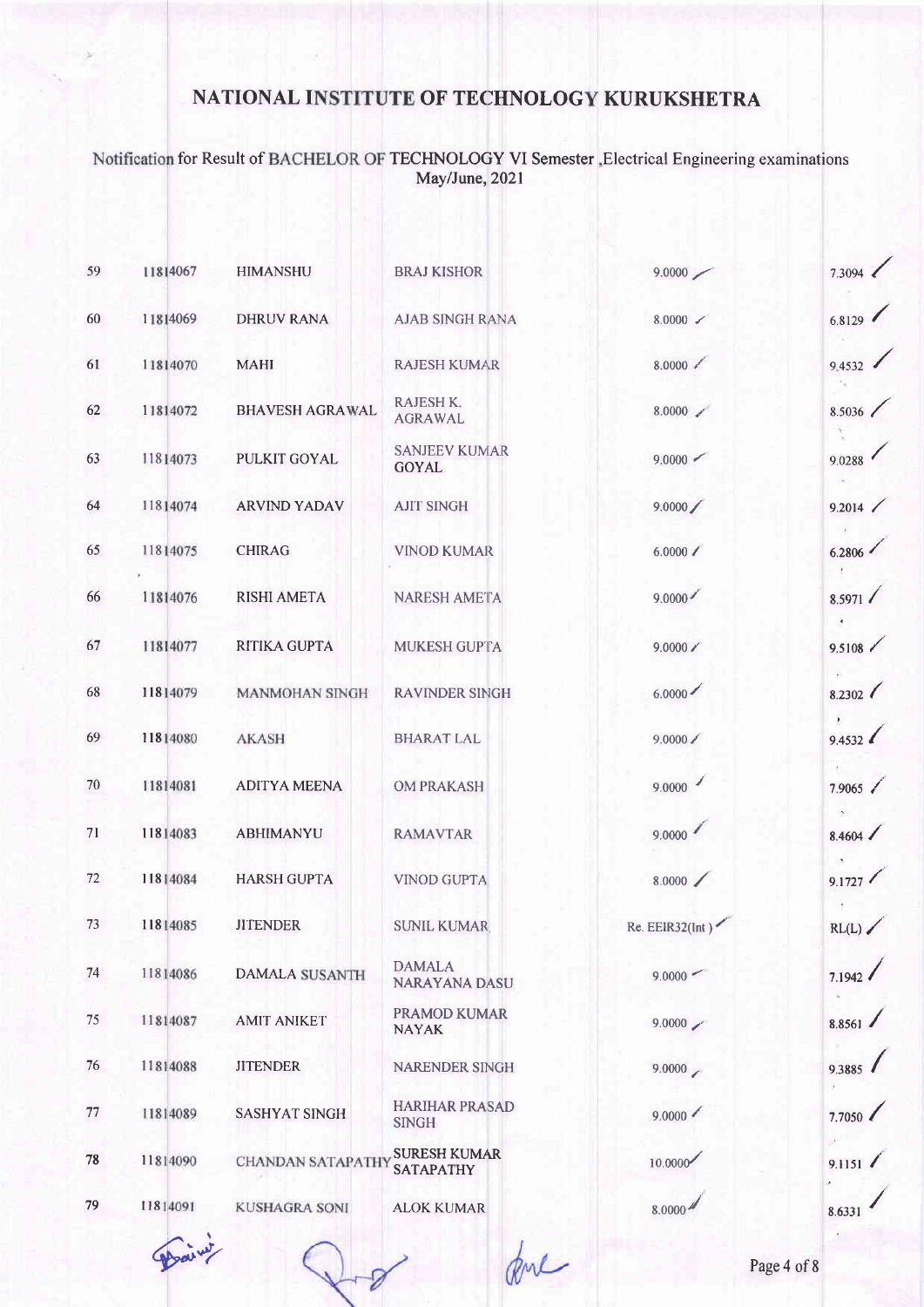Notification for Result of BACHELOR OF TECHNOLOGY VI Semester , Electrical Engineering examinations<br>May/June, 2021

| 80  | 11814093 | <b>VIKAS CHHIPI</b>             | <b>VISHNU KUMAR</b><br><b>CHHIPI</b>  | 10.0000            | 8.7554                    |
|-----|----------|---------------------------------|---------------------------------------|--------------------|---------------------------|
| 81  | 11814094 | <b>MANISH VERMA</b>             | <b>SURESH CHANDRA</b><br><b>VERMA</b> | 9.0000             | 7.6619                    |
| 82  | 11814095 | <b>AKHILESH SINGH</b>           | <b>SHITAL SINGH</b>                   | 10.0000            | 7.8921                    |
| 83  | 11814096 | <b>ROBIN SINGH</b>              | PURAN SINGH                           | $10.0000$ $\angle$ | 9.0072                    |
| 84  | 11814097 | <b>SAMRITI KAUSHIK</b>          | <b>SANJEEV KUMAR</b>                  | 10,0000            | 9.5827<br>ŧ.              |
| 85  | 11814098 | <b>HARSHIT SAXENA</b>           | PRADEEP SAXENA                        | 10.0000            | 9.2662                    |
| 86  | 11814099 | YAMAN YADAV                     | <b>ASHOK YADAV</b>                    | 9.0000             | 9.1942<br>$\pmb{\lambda}$ |
| 87  | 11814101 | <b>VIJAY CHALAWARIYA</b>        | HARINARAYAN<br>CHALAWARIYA            | 9.0000             | 8.2518                    |
| 88  | 11814102 | <b>RAHUL PATWA</b>              | SHIVDHANI PATWA                       | 9.0000             | $6.8561 \angle$           |
| 89  | 11814103 | <b>ARYAN MALIK</b>              | <b>RAJEEV MALIK</b>                   | 9.0000             | 8.9209                    |
| 90  | 11814104 | <b>AKASH</b>                    | <b>RADHEY SHYAM</b>                   | 9.0000             | 7.6835                    |
| 91  | 11814105 | <b>ANURADHA MEENA</b>           | <b>BACHHU SINGH</b><br><b>MEENA</b>   | 9.0000             | 7.6259                    |
| 92  | 11814106 | <b>GURUDAYAL SINGH</b>          | <b>VINOD KUMAR</b><br><b>SINGH</b>    | 9.0000             | 7.6043                    |
| 93  | 11814107 | <b>KUMARI NISTHA</b>            | NARENDRA SINGH                        | 9.0000             | 8.3597 $\ell$             |
| 94  | 11814108 | <b>GULSHAN</b>                  | <b>DAYA NAND</b>                      | 8.0000             | 7.2374                    |
| 95  | 11814109 | VIVEK KUMAR YADAV RAMCHET YADAV |                                       | 10.0000            | RL(L)                     |
| 96  | 11814110 | YOGESH                          | <b>BHUPENDER SINGH</b>                | 10.0000            | 7.6475                    |
| 97  | 11814111 | <b>KUKKA LOKESHWAR</b>          | <b>KUKKA RAJESHWAR</b>                | 9.0000/            | 8.1655                    |
| 98  | 11814112 | <b>SARTHAK PRATIK</b>           | PRAMOD KUMAR<br><b>BEHERA</b>         | 10.0000            | 8.5612                    |
| 99  | 11814113 | <b>MOHIT KUMAR</b>              | <b>MUKESH KUMAR</b>                   | 9.0000             | 8.1727                    |
| 100 | 11814114 | <b>SHIVAM KESHRI</b>            | MOHAN JEE KESHRI                      | 9.0000             | 8.9568                    |

Procini

kne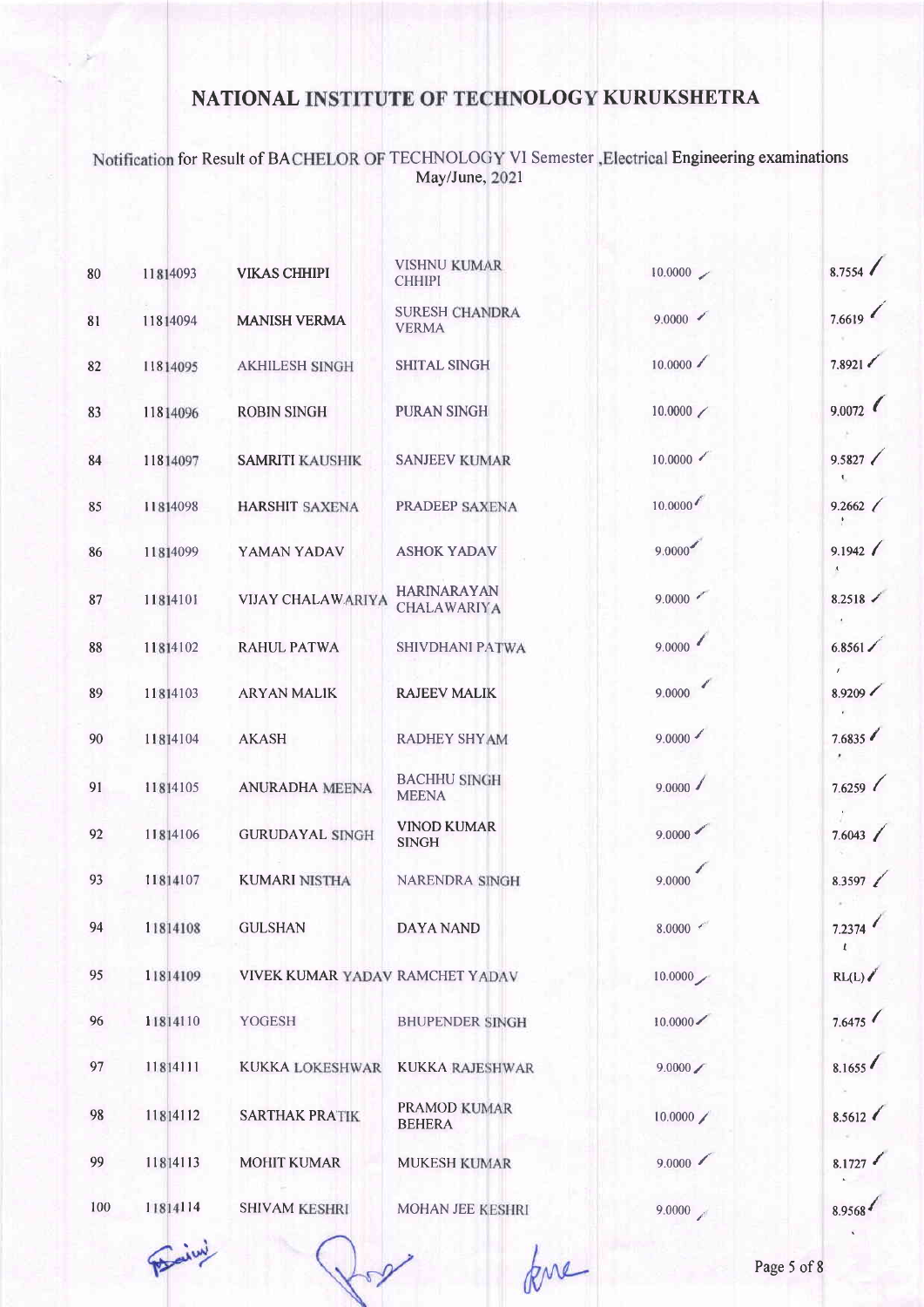Notification for Result of BACHELOR OF TECHNOLOGY VI Semester , Electrical Engineering examinations<br>May/June, 2021

| 101 | 11814115 | <b>ABHINESH PALIWAL</b>                 | <b>RAJU PALIWAL</b>                      | 10.0000              | 8.1727  |
|-----|----------|-----------------------------------------|------------------------------------------|----------------------|---------|
| 102 | 11814116 | RAJKUMAR PRAJAPATI BECHAN PRASAD        |                                          | $\epsilon$<br>8.0000 | 8.3669  |
| 103 | 11814117 | MONIKA YADAV                            | <b>KHUSHAL SINGH</b>                     | 9.0000               | 9.3813  |
| 104 | 11814118 | <b>NAVDEEP</b>                          | <b>RAJESH KUMAR</b>                      | 9.0000               | 9.5755  |
| 105 | 11814119 | <b>SHASHWAT</b>                         | <b>RAJ KUMAR</b>                         | 10,0000              | 8.8417/ |
| 106 | 11814120 | <b>BATTU HARI PRIYA</b>                 | <b>BATTU DAMODAR</b>                     | 8.0000 /             | 7.9209  |
| 107 | 11814122 | <b>AADITYA RANA</b>                     | <b>RAJINDER KUMAR</b>                    | 9.0000 /             | 8.2734  |
| 108 | 11814123 | <b>DEEPAK JADON</b>                     | <b>LAKSHMAN SINGH</b>                    | 9.0000 /             | 8.7122  |
| 109 | 11814124 | <b>VAMSI NAIDU</b><br><b>DUVVANA</b>    | <b>D.GANDHI</b>                          | 10.0000              | 8.9424  |
| 110 | 11814125 | <b>FAIZAN E ROZA</b>                    | <b>SABIR HUSSAIN</b>                     | 10.0000              | 7.2446  |
| 111 | 11814126 | <b>VARSHA KUMARI</b>                    | PANKAJ KUMAR<br><b>SINGH</b>             | 9.0000 /             | 9.6403  |
| 112 | 11814127 | <b>CHHAYA AGRAWAL</b>                   | <b>BRIJESH AGRAWAL</b>                   | 9.0000 <             | 7.9137  |
| 113 | 11814128 | <b>SHUBHAM FULWARI</b>                  | <b>RAJESH FULWARI</b>                    | 10.0000              | 8.6043  |
| 114 | 11814129 | <b>RACHNA</b>                           | <b>JAINARAYAN</b>                        | 10.0006              | 7.9640  |
| 115 | 11814130 | <b>VAIBHAV GUPTA</b>                    | <b>RAM</b><br><b>KISHOREBGUFTA</b>       | 9.0000               | 8.7554  |
| 116 | 11814131 | <b>GAURAV VARSHNEY</b>                  | <b>NAVEEN VARSHNEY</b>                   | 10.0000              | 9.4532  |
| 117 | 11814132 | <b>DIMPAL MEENA</b>                     | <b>JAGDISH PRASAD</b><br><b>MEENA</b>    | 8.0000               | 6.2518  |
| 118 | 11814133 | <b>PIYUSH</b>                           | <b>SURENDER KUMAR</b>                    | 8.0000               | 7.6835  |
| 119 | 11814134 | <b>HIMANSHU</b>                         | <b>JAGDISH CHANDER</b>                   | 10.0000              | 9.0791  |
| 120 | 11814135 | <b>GAGAN SINGH</b><br><b>RAJPUROHIT</b> | <b>SURESH KUMAR</b><br><b>RAJPUROHIT</b> | 9.0000               | 8.0072  |
| 121 | 11814136 | <b>RUPESH MEENA</b>                     | <b>HARI NARAYAN</b><br><b>MEENA</b>      | 9.0000               | 7.9856  |
|     |          |                                         |                                          |                      |         |

fone

Sugary

Page 6 of 8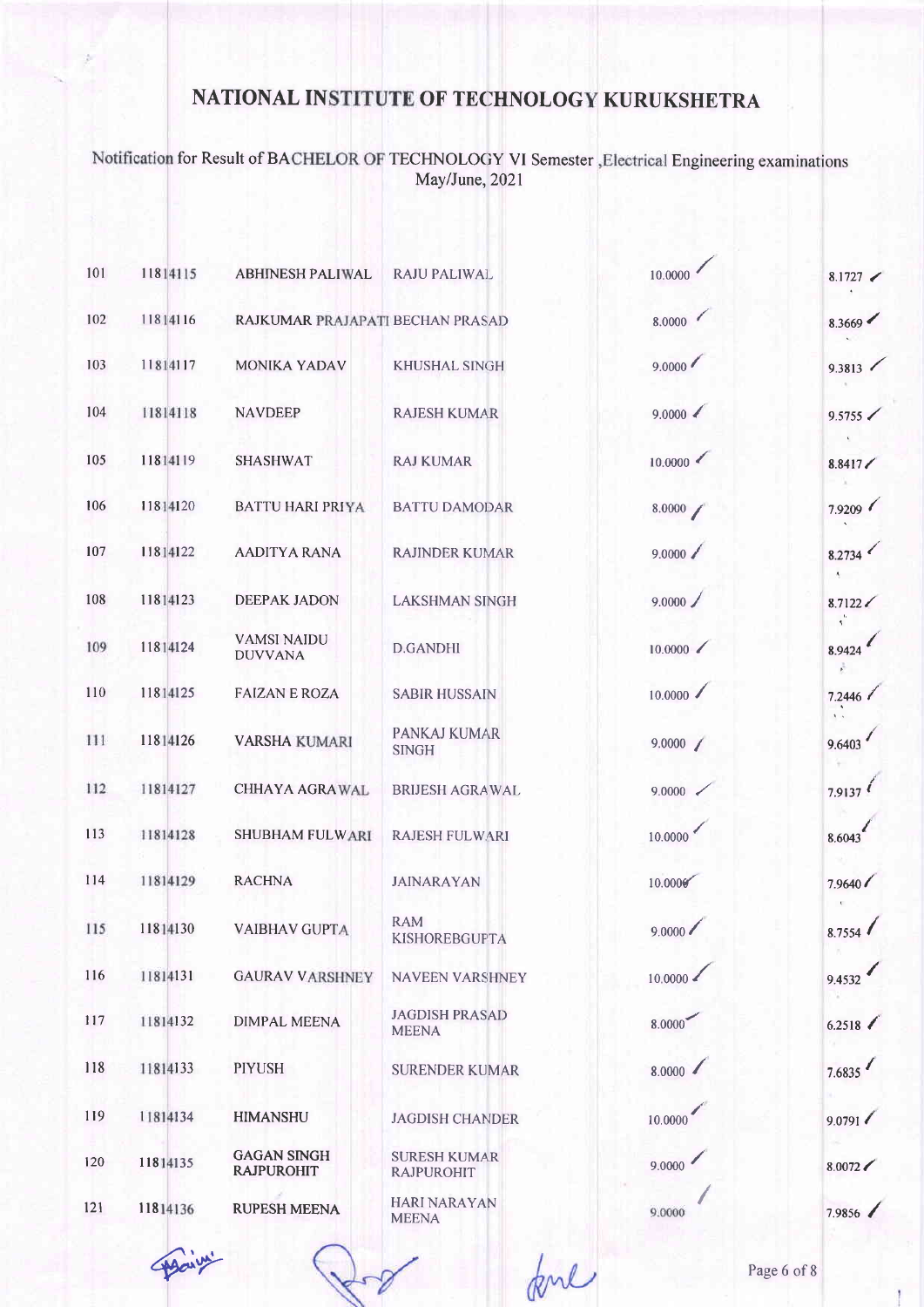Notification for Result of BACHELOR OF TECHNOLOGY VI Semester , Electrical Engineering examinations<br>May/June, 2021

| 122 | 11814137 | <b>SHAILENDRA</b><br><b>AGRAWAL</b>          | <b>SUNIL AGRAWAL</b>                     | $10.0000 \leftarrow$  | 9.0288        |
|-----|----------|----------------------------------------------|------------------------------------------|-----------------------|---------------|
| 123 | 11814138 | <b>AZMIRA CHANDRA</b><br><b>SHAKER NAYAK</b> | <b>AZMIRA PANDU</b><br><b>NAYAK</b>      | $8.0000 -$            | 5.9496        |
| 124 | 11814139 | <b>ROHAN KUMAR</b><br><b>NAYAK</b>           | <b>KAMINI KANT</b><br><b>NAYAK</b>       | 9.0000                | 8.1655        |
| 125 | 11814140 | <b>VISHWAS GARG</b>                          | <b>RAM LAL</b>                           | 9.0000                | 9.1942 /      |
| 126 | 11814141 | <b>JAGRITI KUMARI</b>                        | <b>JAY KUMAR JHA</b>                     | 9.0000                | 7.1367        |
| 127 | 11814142 | <b>GULSHAN KUMAR</b><br><b>MEENA</b>         | PRABHU DAYAL<br><b>MEENA</b>             | 8.0000                | 7.4964        |
| 128 | 11814143 | <b>HARENDRA PRATAP</b><br><b>SINGH</b>       | <b>AMAR SINGH</b>                        | 9.0000                | 8.9424        |
| 129 | 11814144 | <b>MRITYUNJAY</b><br><b>CHAUDHARY</b>        | <b>SANTOSH KUMAR</b><br><b>CHAUDHARY</b> | 10.0000               | 8.4532        |
| 130 | 11814145 | <b>SHIVAM NEGI</b>                           | <b>VIRNDRA SINGH</b><br><b>NEGI</b>      | $9.0000 \swarrow$     | 8.7266        |
| 131 | 11814146 | <b>SHAURYA GAUTAM</b>                        | <b>NAVNEET GAUTAM</b>                    | 10.0000               | 9.8633 /      |
| 132 | 11814147 | <b>DIVYAM SACHDEVA</b>                       | <b>BHUPENDRA</b><br><b>SACHDEVA</b>      | 8.0000                | 7.3094        |
| 133 | 11814148 | <b>NIKKITA</b>                               | <b>MANOJ KUMAR</b>                       | 10.0000               | 8.8921        |
| 134 | 11814149 | <b>DEVEN</b>                                 | <b>CHETAN KUMAR</b><br><b>JAIN</b>       | 9.0000                | 9.2230        |
| 135 | 11814150 | <b>SOURABH GARG</b>                          | <b>SATYA NARAYAN</b>                     | $10.0000$ $\sim$      | 9.1007        |
| 136 | 11814151 | <b>SANKALP ARORA</b>                         | <b>SURENDRA KUMAR</b><br><b>ARORA</b>    | $10.0000 \, \text{m}$ | $9.2518 \div$ |
| 137 | 11814152 | <b>AMIT KHANDELWAL</b>                       | <b>MISHRI MAL</b>                        | 10.0000               | 9.1007        |
| 138 | 11814153 | NIKHIL GUPTA                                 | <b>HEMANT KUMAR</b><br><b>GUPTA</b>      | 9.0000                | 8.3165        |
| 139 | 11814154 | <b>ROHIT KUMAR</b>                           | <b>RAMESH KUMAR</b>                      | 10.0000               | 8.8705        |
| 140 | 11814155 | VISHNU KUMAR JHA                             | SOHAN KUMAR JHA                          | 9.0000                | 9.3525        |
| 141 | 11814156 | <b>KAPIL GOYAL</b>                           | KOSAL GOYAL                              | 10,0000               | $8.6547*$     |
| 142 | 11814157 | <b>JAIDEEP</b>                               | <b>VIRENDER SINGH</b>                    | 8.0000                | 6.9424        |

Prain

ave